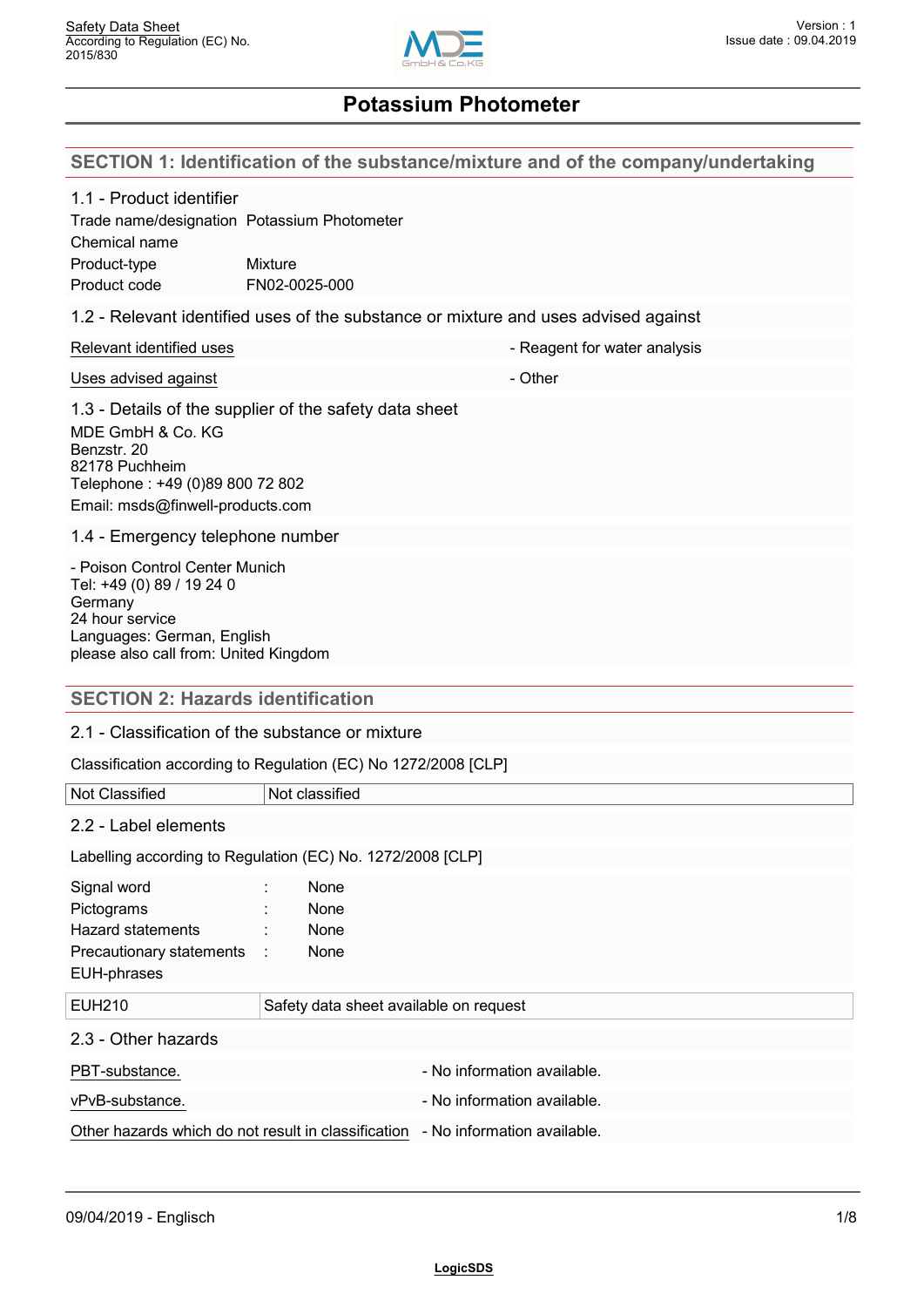

| <b>SECTION 3: Composition / information on ingredients</b>                       |                                                                                                                                    |
|----------------------------------------------------------------------------------|------------------------------------------------------------------------------------------------------------------------------------|
| 3.1 - Substances                                                                 |                                                                                                                                    |
| Not applicable                                                                   |                                                                                                                                    |
| 3.2 - Mixtures                                                                   |                                                                                                                                    |
| - This mixture does not meet the criteria for classification.                    |                                                                                                                                    |
| <b>SECTION 4: First aid measures</b>                                             |                                                                                                                                    |
| 4.1 - Description of first aid measures                                          |                                                                                                                                    |
| Following inhalation                                                             | - Provide fresh air.<br>- When in doubt or if symptoms are observed, get medical<br>advice.                                        |
| Following skin contact                                                           | - Wash immediately with: Water<br>- When in doubt or if symptoms are observed, get medical<br>advice.                              |
| After eye contact                                                                | - Rinse immediately carefully and thoroughly with eye-bath or<br>water.<br>- In case of eye irritation consult an ophthalmologist. |
| After ingestion                                                                  | - Rinse mouth thoroughly with water.<br>- Do NOT induce vomiting.                                                                  |
| 4.2 - Most important symptoms and effects, both acute and delayed                |                                                                                                                                    |
| Symptoms and effects - Following inhalation                                      | - No information available.                                                                                                        |
| Symptoms and effects - Following skin contact                                    | - No information available.                                                                                                        |
| Symptoms and effects - After eye contact                                         | - No information available.                                                                                                        |
| Symptoms and effects - After ingestion                                           | - No information available.                                                                                                        |
| 4.3 - Indication of any immediate medical attention and special treatment needed |                                                                                                                                    |
| - Treat symptomatically.                                                         |                                                                                                                                    |
| <b>SECTION 5: Firefighting measures</b>                                          |                                                                                                                                    |
| 5.1 - Extinguishing media                                                        |                                                                                                                                    |
| Suitable extinguishing media                                                     | - ABC-powder<br>- Carbon dioxide (CO2)<br>- Foam<br>- Extinguishing powder                                                         |
| Unsuitable extinguishing media                                                   | - Full water jet                                                                                                                   |
| 5.2 - Special hazards arising from the substance or mixture                      |                                                                                                                                    |
| Special hazards arising from the substance or<br>mixture                         | - No information available.                                                                                                        |

Hazardous decomposition products - Carbon dioxide (CO2)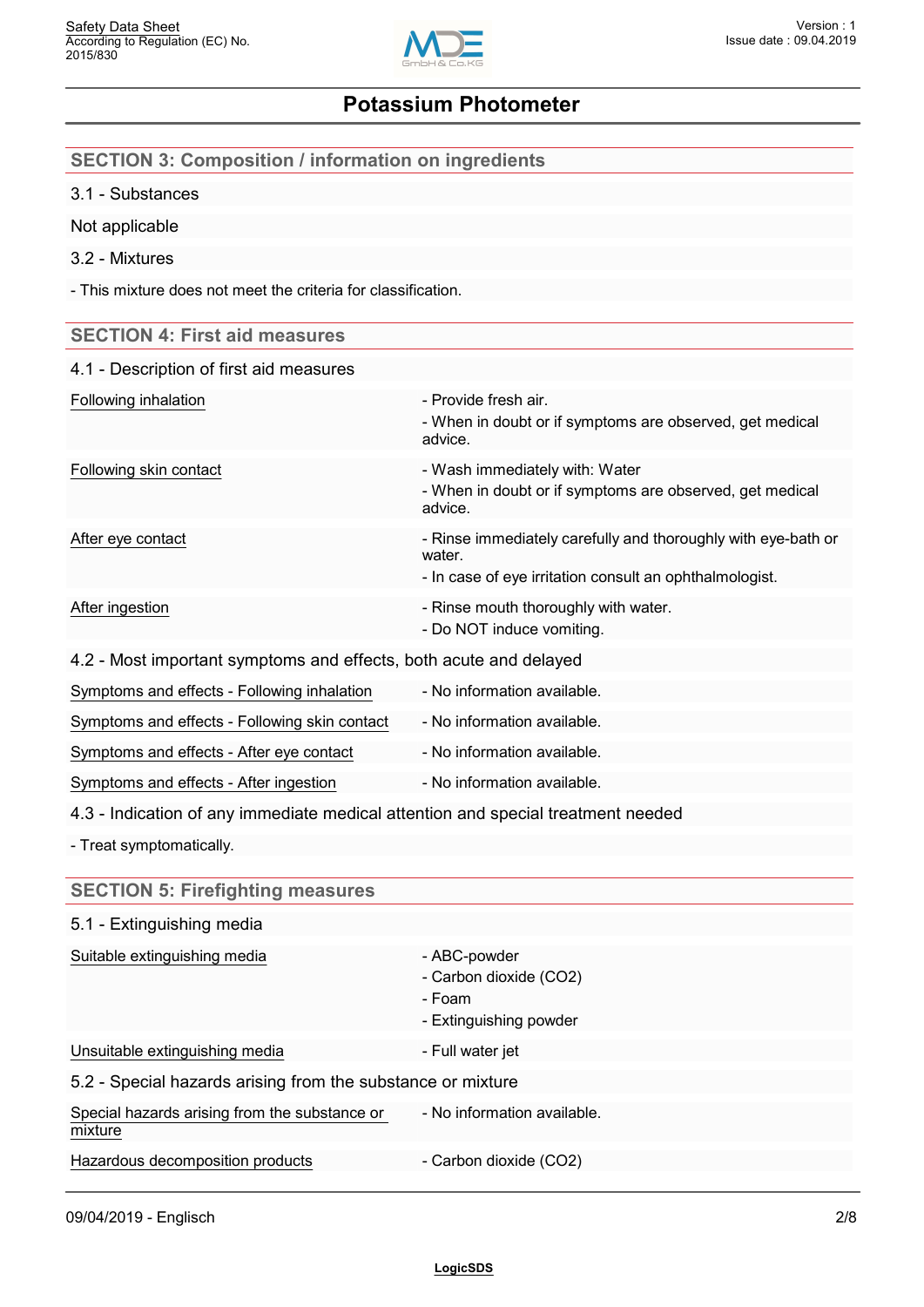

- Carbon monoxide

5.3 - Advice for firefighters

- Co-ordinate fire-fighting measures to the fire surroundings.

## **SECTION 6: Accidental release measures**

6.1 - Personal precautions, protective equipment and emergency procedures

| For non-emergency personnel |  |
|-----------------------------|--|
|-----------------------------|--|

- Use personal protection equipment.
- Provide adequate ventilation.
- Avoid dust formation.
- For emergency responders **For emergency responders** No information available.
- 6.2 Environmental precautions
- No information available.
- 6.3 Methods and material for containment and cleaning up

| Methods and material for containment |  |
|--------------------------------------|--|
|--------------------------------------|--|

Methods and material for cleaning up Take up mechanically.

- No information available.
- Wash with plenty of water.
- Inappropriate techniques **Accord 2018** No information available.
- 6.4 Reference to other sections
- Disposal: see section 13
- Personal protection equipment: see section 8

## **SECTION 7: Handling and storage**

| 7.1 - Precautions for safe handling |  |
|-------------------------------------|--|
|-------------------------------------|--|

- Recommendation **Recommendation** No special technical protective measures are necessary.
- Advices on general occupational hygiene No information available.
- 
- 7.2 Conditions for safe storage, including any incompatibilities
- No information available.
- 7.3 Specific end use(s)
- Reagent for water analysis

## **SECTION 8: Exposure controls/personal protection**

- 8.1 Control parameters
- No information available.
- 8.2 Exposure controls

Appropriate engineering controls **Auditor** - No information available.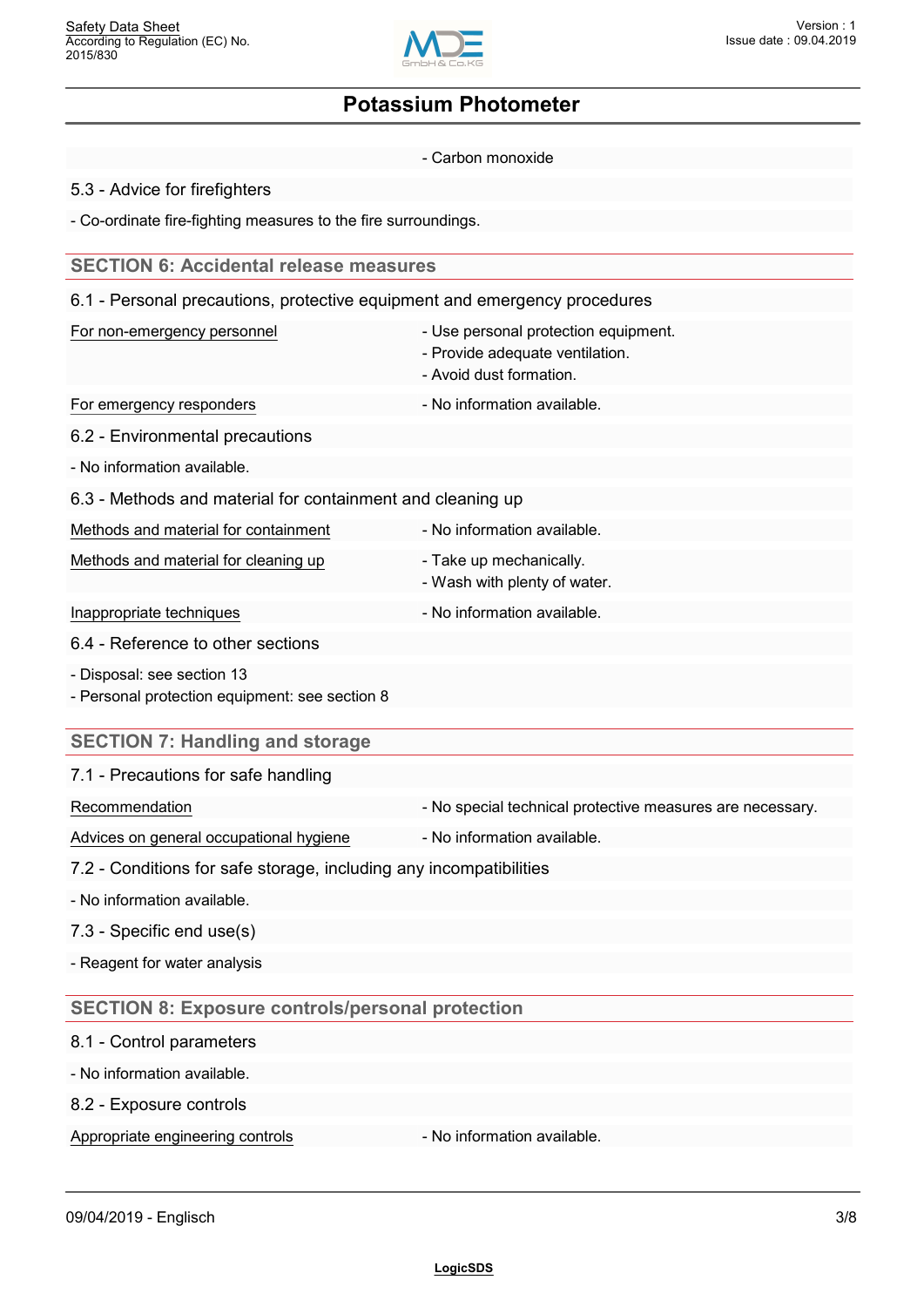

Individual protection measures, such as personal - Suitable protective clothing: lab coat protective equipment

- Suitable eye protection:Eye glasses with side protection

- When handling with chemical substances, protective gloves must be worn with the CE-label including the four control digits.

- Suitable material: NBR (Nitrile rubber)



## **SECTION 9: Physical and chemical properties**

### 9.1 - Information on basic physical and chemical properties

| Physical state                | Solid | Appearance        | <b>Tablets</b> |  |
|-------------------------------|-------|-------------------|----------------|--|
| Colour                        | White | Odour             | odourless      |  |
| Odour threshold               |       | No data available |                |  |
| pH                            |       | 8,1               |                |  |
|                               |       | $10,5$ g/l        |                |  |
| Melting point                 |       | No data available |                |  |
| Freezing point                |       | No data available |                |  |
| Boiling point                 |       | No data available |                |  |
| Flash point                   |       | No data available |                |  |
| Evaporation rate              |       | No data available |                |  |
| flammability                  |       | No data available |                |  |
| Lower explosion limit         |       | No data available |                |  |
| Upper explosion limit         |       | No data available |                |  |
| Vapour pressure               |       | No data available |                |  |
| Vapour density                |       | No data available |                |  |
| Relative density              |       | No data available |                |  |
| Density                       |       | No data available |                |  |
| Solubility (Water)            |       | 100 %             |                |  |
| Solubility (Ethanol)          |       | No data available |                |  |
| Solubility (Acetone)          |       | No data available |                |  |
| Solubility (Organic solvents) |       | No data available |                |  |
| Log KOC                       |       | No data available |                |  |
| Auto-ignition temperature     |       | No data available |                |  |
| Decomposition temperature     |       | No data available |                |  |
| Kinematic viscosity           |       | No data available |                |  |
| Dynamic viscosity             |       | No data available |                |  |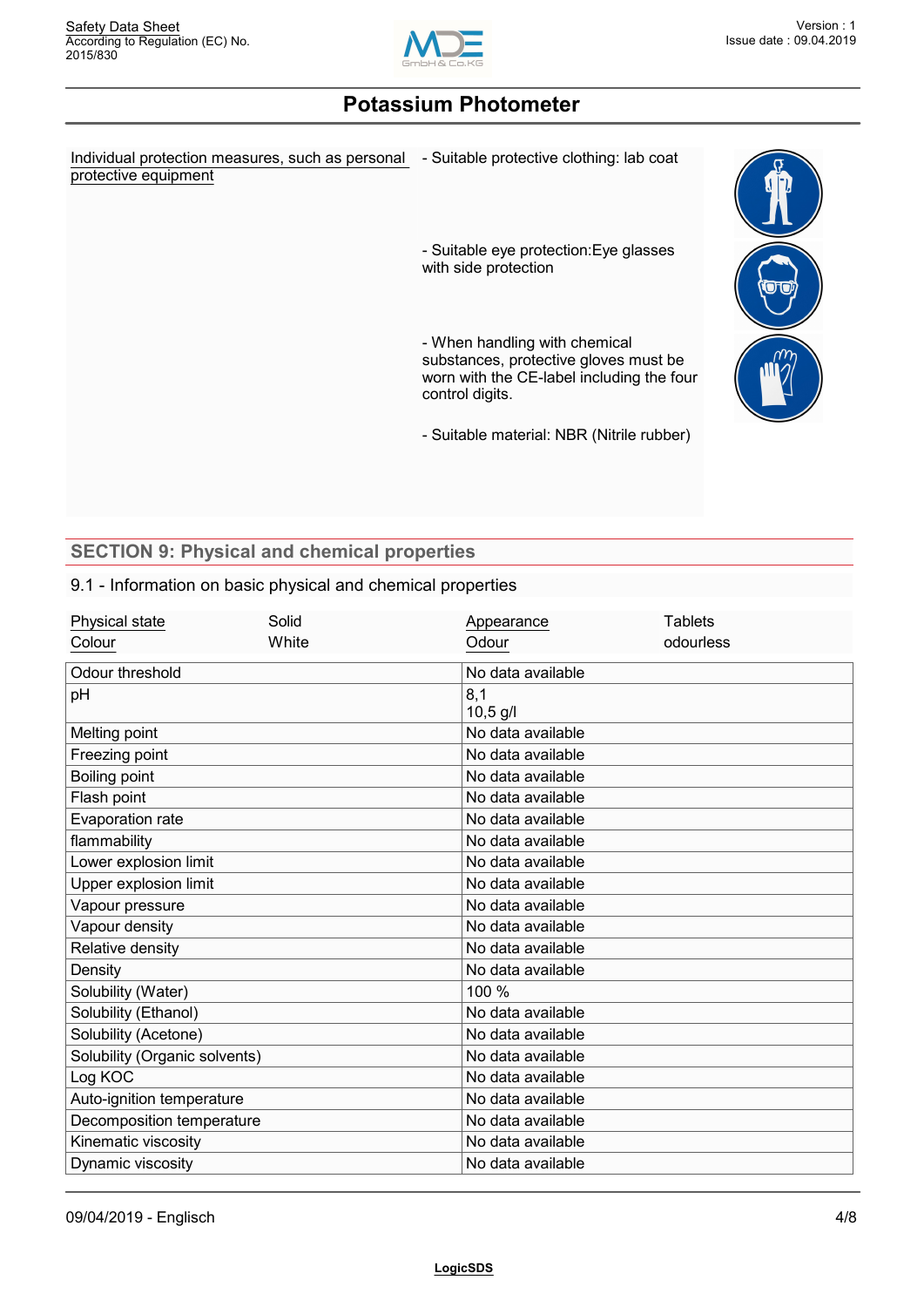

### 9.2 - Other information

| VOC content             | ∃No data available ∶ |
|-------------------------|----------------------|
| Minimum ignition energy | ⊺No data available   |
| Conductivity            | ∃No data available ∶ |

## **SECTION 10: Stability and reactivity**

#### 10.1 - Reactivity

- This material is considered to be non-reactive under normal use conditions.

#### 10.2 - Chemical stability

- The product is chemically stable under recommended conditions of storage, use and temperature.
- 10.3 Possibility of hazardous reactions
- No hazardous reaction when handled and stored according to provisions.

### 10.4 - Conditions to avoid

- No information available.

- 10.5 Incompatible materials
- No information available.
- 10.6 Hazardous decomposition products
- Does not decompose when used for intended uses.

### **SECTION 11: Toxicological information**

#### 11.1 - Information on toxicological effects

Acute toxicity **Acute is a set of the Acute toxicity** and  $\overline{a}$  - Not classified

#### Toxicity : Mixture

|                                      | LD50 oral (rat)                                                     | No data available |  |
|--------------------------------------|---------------------------------------------------------------------|-------------------|--|
|                                      | LD50 dermal (rat)                                                   | No data available |  |
|                                      | LD50 dermal (rabbit)                                                | No data available |  |
|                                      | LC50 inhalation (rat)                                               | No data available |  |
|                                      | LC50 inhalation dusts and mists (rat)                               | No data available |  |
|                                      | LC50 inhalation vapours (rat)                                       | No data available |  |
|                                      | - Based on available data, the classification criteria are not met. |                   |  |
| Skin corrosion/irritation            | - Not classified                                                    |                   |  |
| Serious eye damage/eye<br>irritation | - Not classified                                                    |                   |  |
| Respiratory or skin<br>sensitisation | - Not classified                                                    |                   |  |
| Germ cell mutagenicity               | - Not classified                                                    |                   |  |
| Carcinogenicity                      | - Not classified                                                    |                   |  |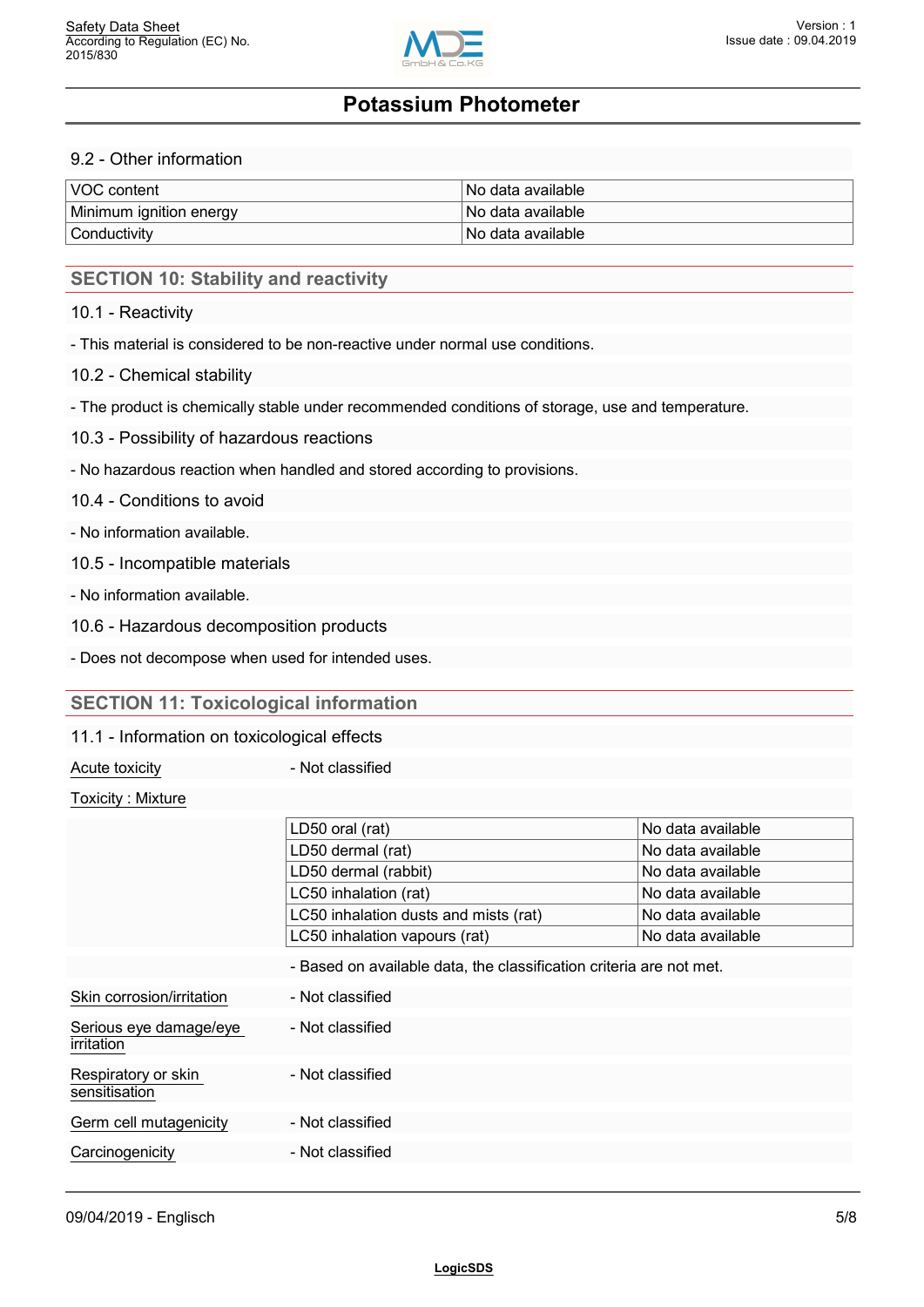

| Reproductive toxicity  | - Not classified |
|------------------------|------------------|
| STOT-single exposure   | - Not classified |
| STOT-repeated exposure | - Not classified |
| Aspiration hazard      | - Not classified |

## **SECTION 12: Ecological information**

### 12.1 - Toxicity

#### Toxicity : Mixture

| EC50 48 hr crustacea              | No data available |  |
|-----------------------------------|-------------------|--|
| LC50 96 hr fish                   | No data available |  |
| ErC50 algae                       | No data available |  |
| ErC50 other aquatic plants        | No data available |  |
| NOEC chronic fish                 | No data available |  |
| NOEC chronic crustacea            | No data available |  |
| NOEC chronic algae                | No data available |  |
| NOEC chronic other aquatic plants | No data available |  |

- The substance/mixture does not fullfill the criteria of the acute aquatic toxicity according to Regulation (EC) No 1272/2008 [CLP], Annex I.

#### 12.2 - Persistence and degradability

| Biochemical oxygen demand (BOD) | ⊟No data available l  |
|---------------------------------|-----------------------|
| Chemical oyxgen demand (COD)    | l No data available l |
| % of biodegradation in 28 days  | l No data available l |

- No information available.

12.3 - Bioaccumulative potential

| Bioconcentration factor (BCF) | available<br>Nο<br>data |
|-------------------------------|-------------------------|
| ∟og K∩                        | available<br>Νc<br>data |

- No indication of bioaccumulation potential.

12.4 - Mobility in soil

- No information available.

12.5 - Results of PBT and vPvB assessment

- No information available.

- No information available.

12.6 - Other adverse effects

- No information available.

## **SECTION 13: Disposal considerations**

13.1 - Waste treatment methods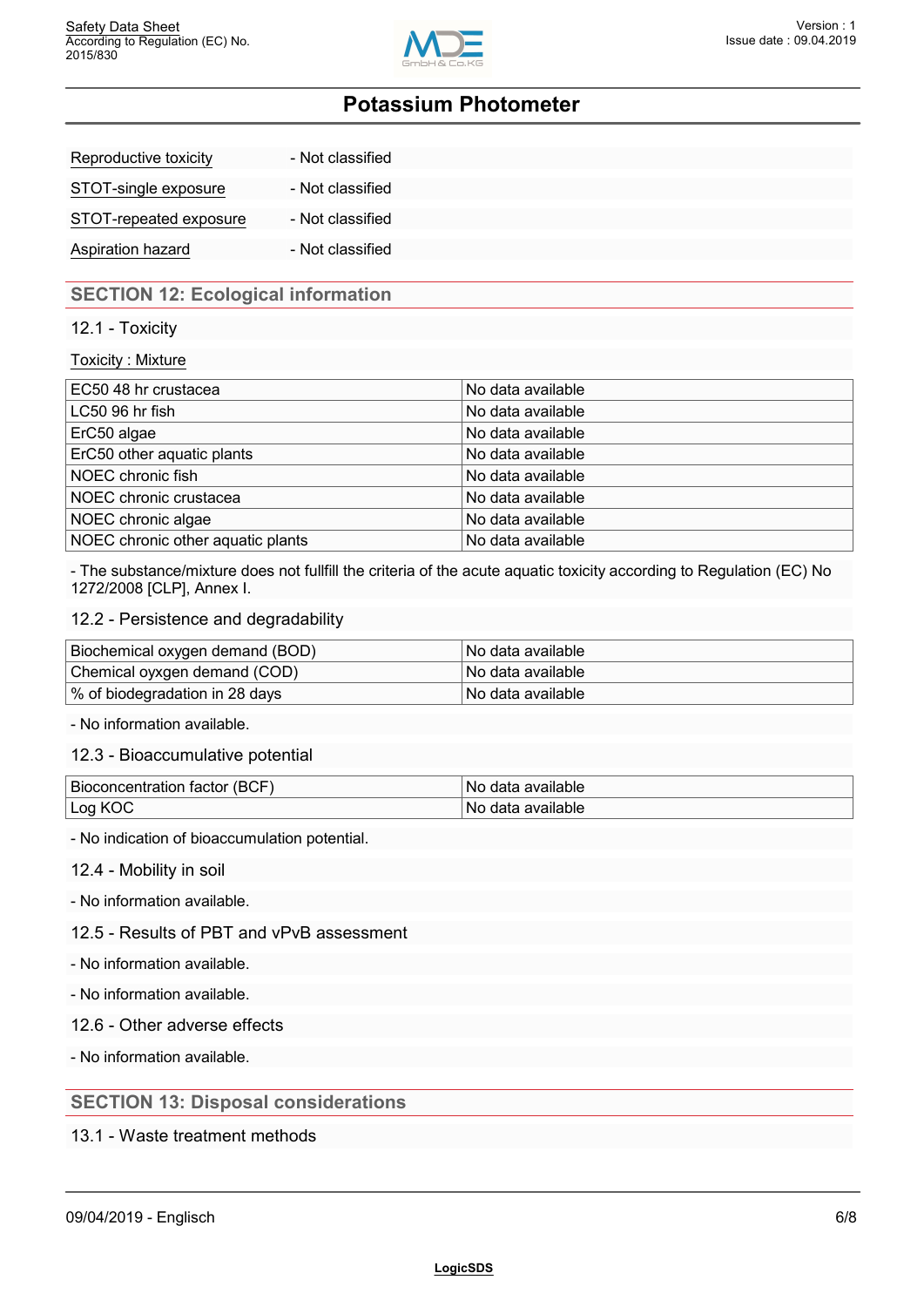

| Waste treatment methods                      | - Dispose of waste according to applicable legislation. |
|----------------------------------------------|---------------------------------------------------------|
| Sewage disposal                              | - No information available.                             |
| Special precautions for waste treatment      | - No information available.                             |
| Community or national or regional provisions | - Dispose according to legislation.                     |

## **SECTION 14: Transport information**

14.1 - UN number Not applicable

- 14.2 UN proper shipping name
- 14.3 Transport hazard class(es)
- 14.4 Packing group
- 14.5 Environmental hazards

Additional information - No dangerous good in sense of these transport regulations.

14.6 - Special precautions for user

14.7 - Transport in bulk according to Annex II of MARPOL 73/78 and the IBC Code

### **SECTION 15: Regulatory information**

15.1 - Safety, health and environmental regulations/legislation specific for the substance or mixture

| Substances REACH<br>candidates | None        |
|--------------------------------|-------------|
| Substances Annex XIV           | <b>None</b> |
| Substances Annex XVII          | <b>None</b> |
|                                |             |

VOC content No data available

15.2 - Chemical Safety Assessment

Chemical safety assessment carried - No information available. out for the product

## **SECTION 16: Other information**

#### SDS versions

| Version                           | Issue date     | Description of the amendments          |
|-----------------------------------|----------------|----------------------------------------|
|                                   | 09.04.2019     | <b>MSDS</b> creation                   |
| Abbreviations and acronyms        |                | - See overview table at www.euphrac.eu |
| Texts of the regulatory sentences |                |                                        |
| Not Classified                    | Not classified |                                        |